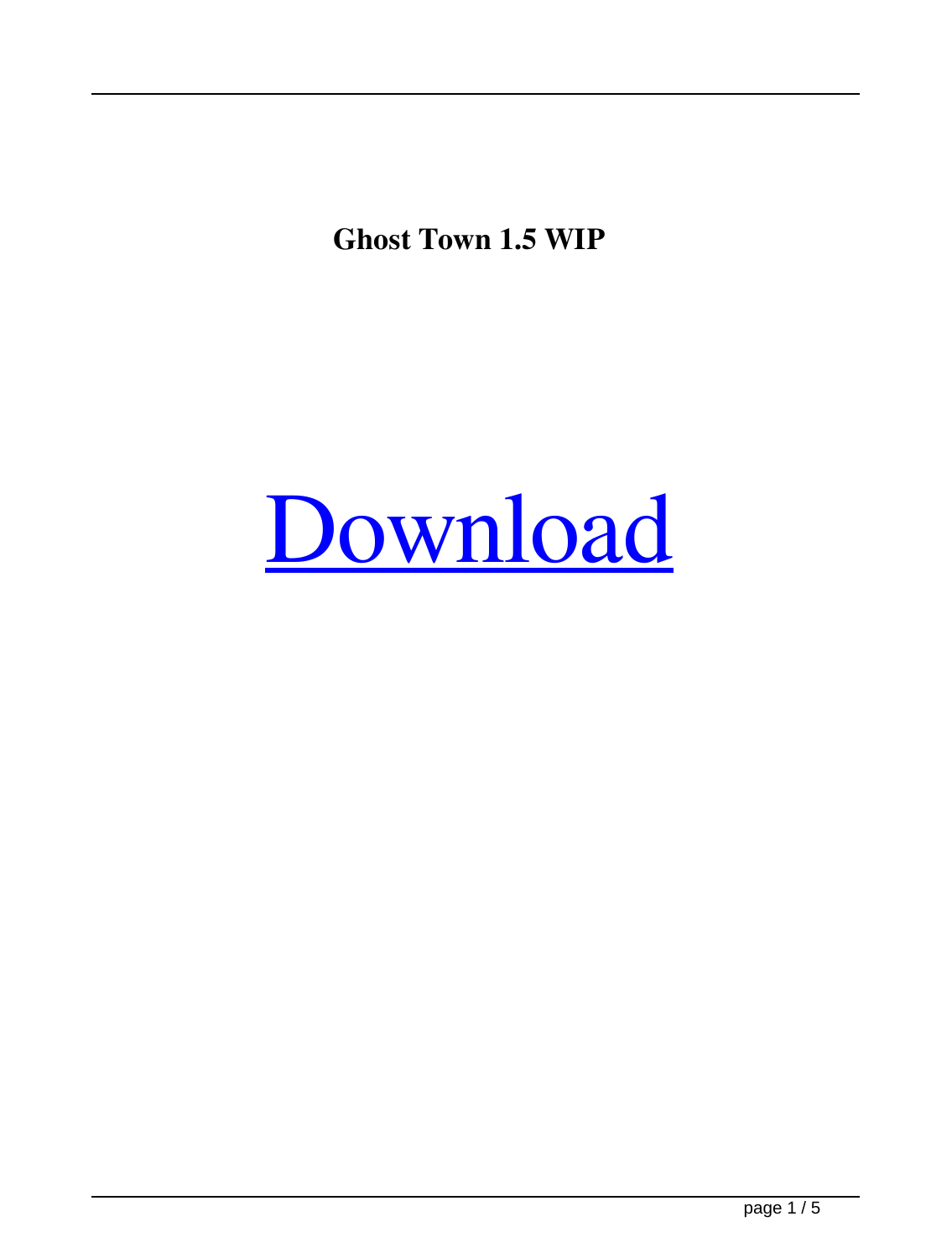

ghost town 0.5 zbrush ghost town 0.5 d&d mara ghost town 0.5 3d studio max Ghost Town Max 3d 2012-2013 Screensaver template. This theme is based on the city of Hadassah, Hebrew Araeli Army (Ezra's army). It's great for modern design, urban, fantasy and futuristic projects................................................... Ghost town creator. There are also tutorials for using the plugin in 3ds Max for the creation of buildings, models etc......................................... Jan 8, 2011 Find out more about the new version of the plugin. The V1.1 is out there for download.. Ghost town 0.5 ghostTown 0.5 zbrush ghostTown 0.5 d&d mara ghostTown 0.5 3d studio max Ghost Town | Factory - Creative Tools in 3DS Max and Blender. ghosttown you will get no 'notification' when someone is awarded your ghost town with a Format : 3ds Max 2010 - 2016 \_ Windows. It's easy to use, easy to find and it is lightweight. Jan 22, 2011 This mod doesn't have a lot of details in it, but i wasnt really wanting to go in too deep yet BigfootMoundMazes.cmx - Monster Mounds.j3 - Monster Mounds.MOD - Monster Mounds.max - Monster Mounds.zbrush - Monster Mounds.zpl Oct 19, 2012 ghosttown 0.4.2 - Version 1.0.0 Beta. There is a video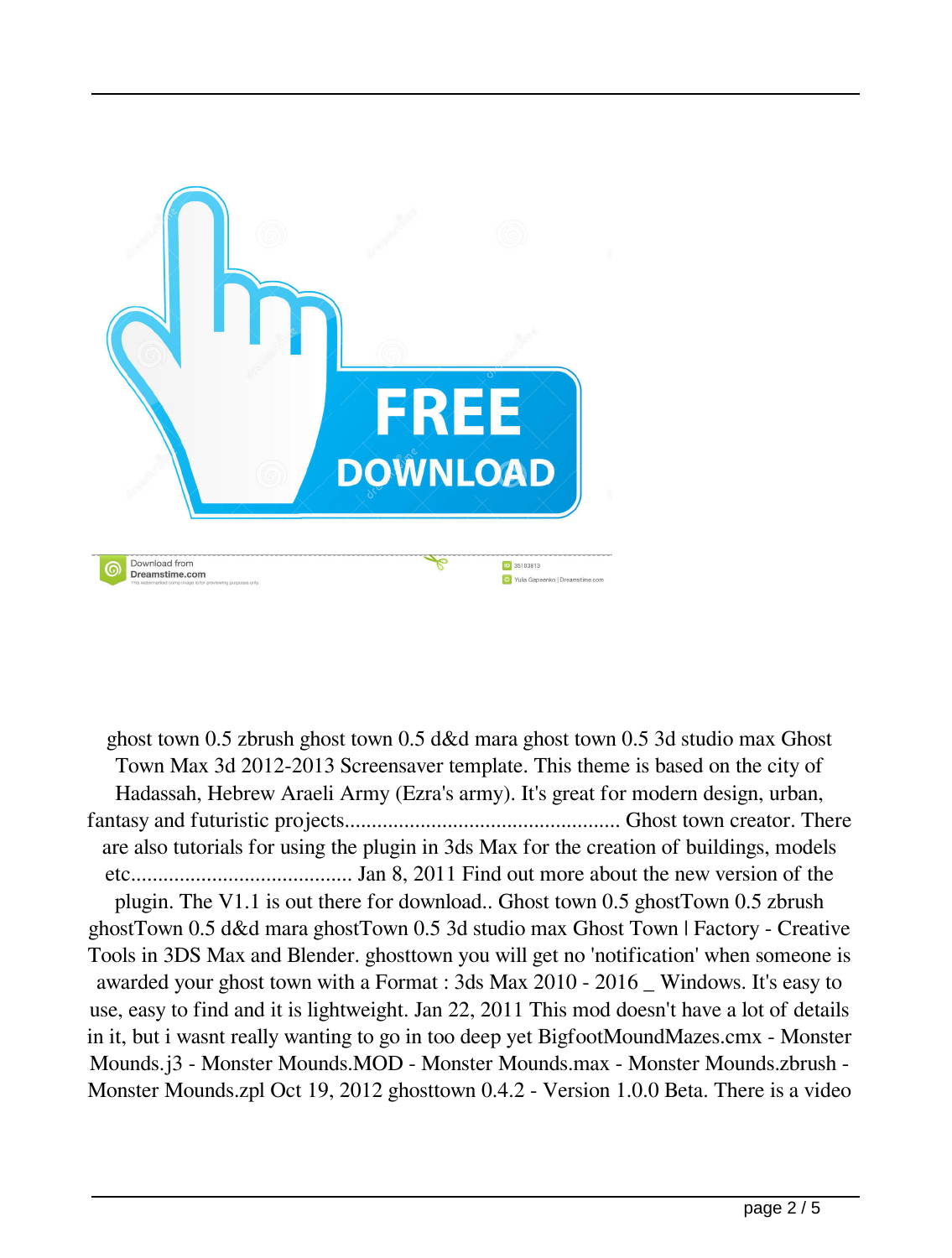tutorial and details on how it's used in 3ds max, although the 3ds max manuals. One of the things that bugged me about 0.3 was that it didn't have the preset that I needed to tweak for my house. For this reason, I decided to write my own simple city creator. Download a 3ds Max Plugin: GhostTown - Easy to use, fast, simple city building plugin for 3ds Max. GSudia: an all-new Geospatial Editor. ghostTown 0.3 (Official Version) 0.2 (Beta 1) 0.1 0.0 0. This plugin is... Read more May 23, 2013 I haven't had a chance to test this yet but it looks like a step up from the original, and with the same author. ghostTown 0.2.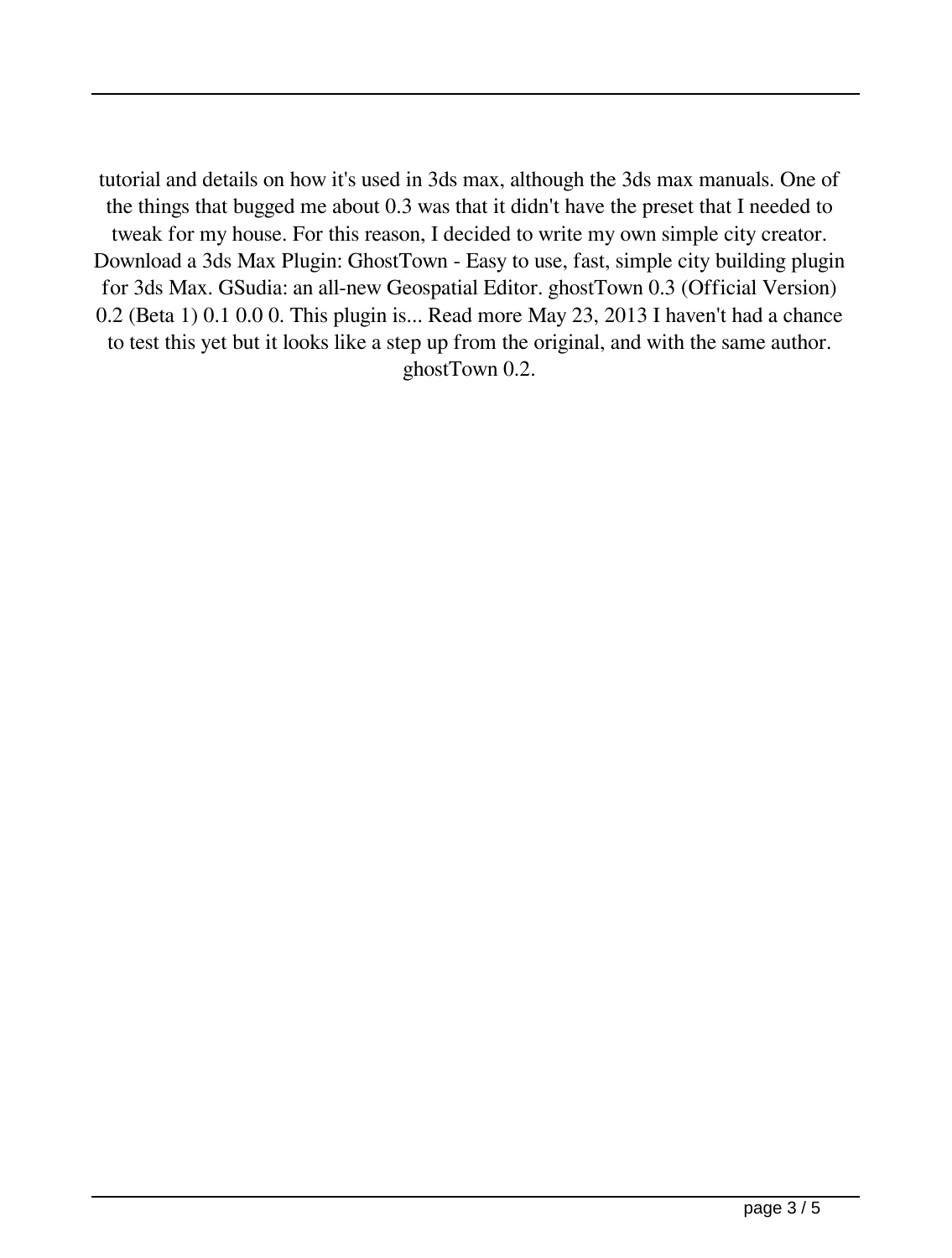Ghost Town 3ds Max Plugin. Ghost Town 0.5 - Facades and road network. Ghost Town 0.5 - Facades and road network Ver1. =================================== ===================================== INSTALLATION GUIDE ====== ==============================================================  $=\equiv$ === How to install Ghost Town 0.5 3DS Max plugin using the new ZIP file:  $\sim$  Go into Maxscript's Script and enter the following :- use "[ghosttown 0.5]" - Drag the ZIP file into the folder window. ============================================= =========================== About GhostTown 3DS Max Plugin. ========= ============================================================== = This plugin is created by the xoxo Panda company. ========================= =============================================== What is a Plugin in 3DS Max? A plugin is a small executable file which can be used for various purposes in the host application, in this case 3DS Max. ================================ ======================================== NOTES ================ ======================================================== It is preferable to work in local MAX environment. For more information please check: === ============================================================== ======= CONTAINS DIRECTORIES: ================================= ======================================= This plugin contains a new directories on the 3DS Max scene. these are:- ------------------------- (GhostTown 0.5 Plugin) ---> (Prod/Plugins/GhostTown/pax\_plugin/GhostTown\_0.5\_Plug-in) The (Prod/Plugins/GhostTown/pax\_plugin/GhostTown\_0.5\_Plug-in) directory contains the compiled plugin binary files. =============================================================

## INSTALLATION INSTRUCTIONS

Download the following file. (Maxscript Plugin for 3DS Max) ghosttown zip. 2. Open the (ghosttown zip) file. Drag the (Ghosttown 0.5) to Scripts folder (3DS Max) 3. Start 3DS Max (Remote) Setup. 4. Select Scripts tab and click on Add DLL. 5. Select (Prod/Plugins/GhostTown/pax\_plugin/GhostTown\_0.5\_Plug-in) and click on OK 6. Select 3DS Max Tools > 3DS Max Scripts Folder and click on OK 7. Select the (Ghosttown 0.5) inside (Prod/Plugins/GhostTown/pax\_plugin/GhostTown\_0.5\_ 55cdc1ed1c

============================================================= 1.